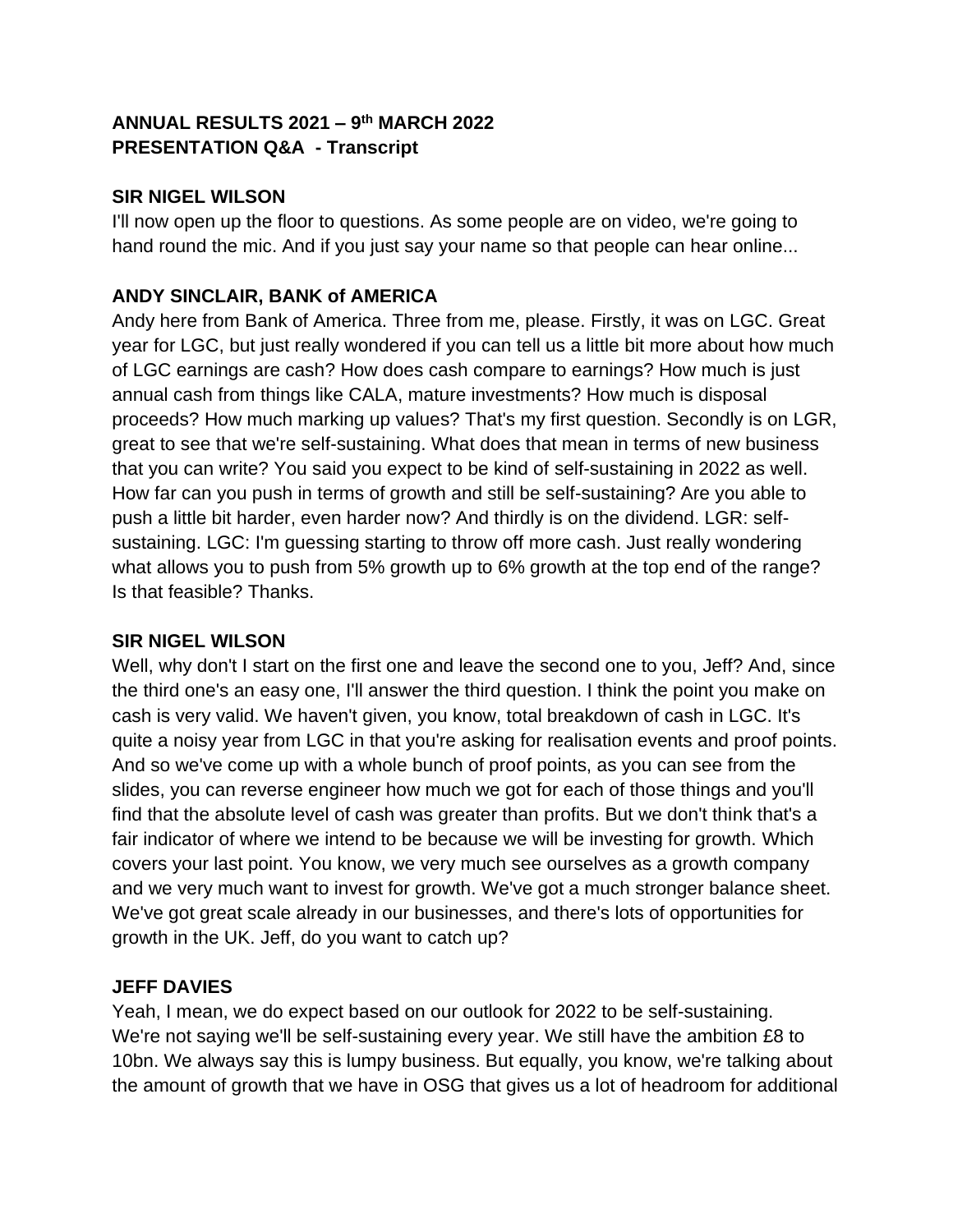volume and a 4% strain. When you're creating billions of extra OSG, that gives you a lot of headroom to write additional business. So you know we stand by the £8 to 10bn, £40 to £50bn, but that could be £7bn, £8bn as we've done in other years. It could be bigger in other years. We can manage for value. We've got the optionality for the back book, but, you know, we're not limiting ourselves by any means if the business is there to be done.

## **SIR NIGEL WILSON**

I think on the other point, it's sort of good news for shareholders in a sense that we've got much greater coverage over the dividend and a lot more capital. As Jeff has just highlighted, to invest right across the businesses and I know the four CEOs who were sitting in the front row here are all very enthusiastic capital investors for their particular business, and it's great to have that competition for capital across the world, actually, not just here in the UK. And we're expecting to originate new opportunities in America as well as the UK on a go forward basis. So I think, let's not be greedy. 5% is a pretty attractive dividend. We're on an amazing yield, and whether it's 5 or 6, I don't think it's going to make a huge difference to the valuation of the company. I think there's some other issues we've got to convince investors across the world that we are truly resilient and robust, as the evidence seems to suggest. Next questions.

# **ANDREW CREAN, AUTONOMOUS**

Hi, it's Andrew Crean from Autonomous. Can I do three questions as well? Firstly, is solvency II reform - you've always said it would be neutral, but it could potentially be positive. If you do get a windfall, I suspect you're not likely to give a buy back. What would you do with the excess money or from higher interest rates, which you've just been flagging? I mean, is that likely to break your £8 to 10 billion BPAs upwards or what about other businesses? That's the first question. Secondly, you've flagged the 20% plus ROE is on an IFRS basis, if you do it on own funds, I think the return is more like 10 to 12%. Could you just give us some thoughts around the differential there? And thirdly, when you're creating the retail business, do you feel that you've got a weakness in D2C platforms? And if so, what would you want to do about that?

### **SIR NIGEL WILSON**

I'll take the first if Jeff takes the second, and Bernie, would you like to answer the third question and explain why we're going to create a world beating platform? I think the good news on solvency II reform is that after a mere six years, we're finally making progress and it's demonstrable progress. As you saw from the sensitivity slide; a 25 basis point increase in interest rates of which the governing Bank of England promised 4 for this year is worth 5% for each of the 25 basis points. We show a 19% increase if there's a 100 basis point increase. We expect if we get a gain on solvency II coverage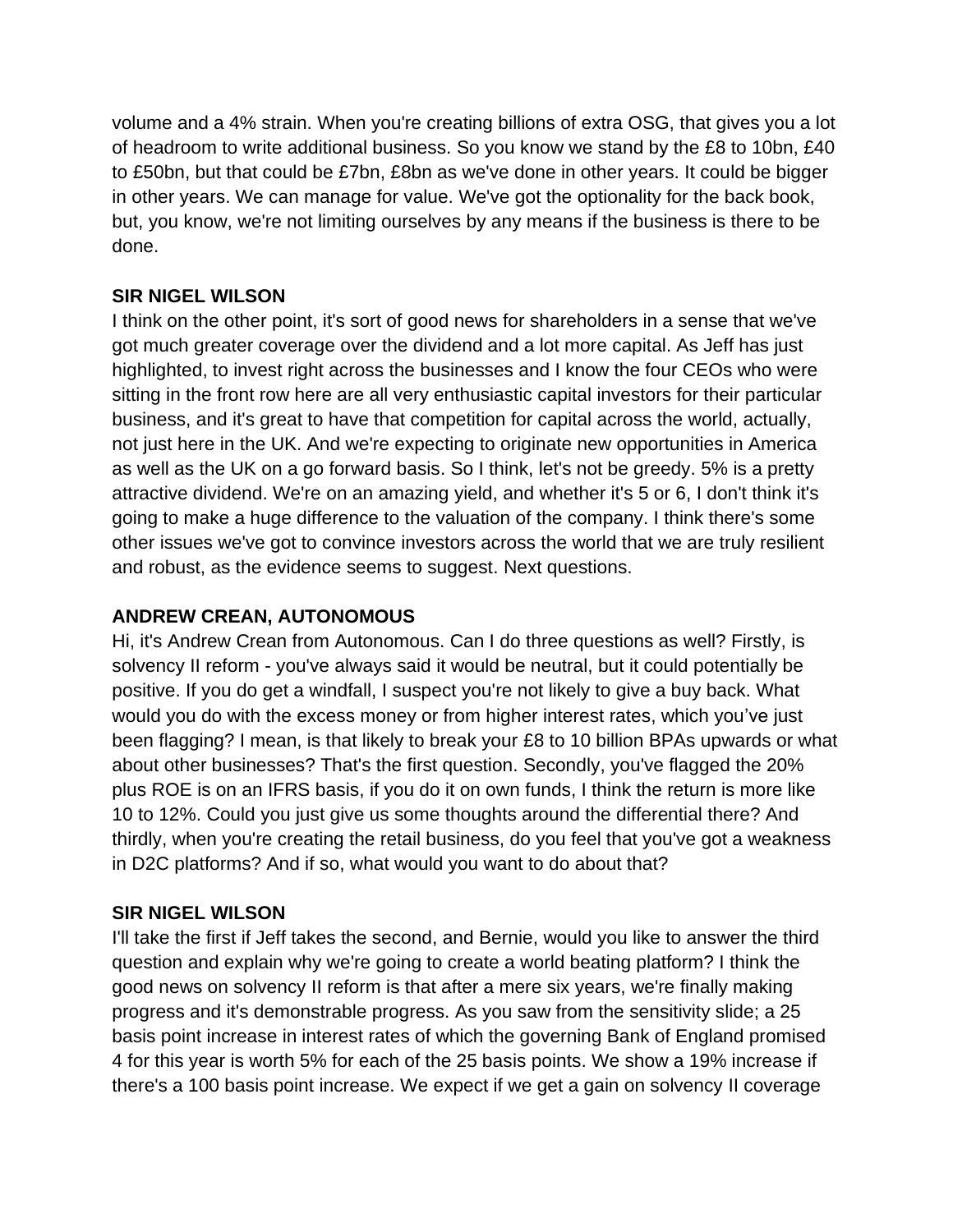ratio to be in the 5 to 7% range given the discussions that we've had which is positive and it's good and it helps but that's not a strategy changing difference for that. I think the good news is we have more headroom. Therefore we can take on more risks and some of the projects that we've got, it's fair to say that Oxford and Manchester and these projects, people want to accelerate them rather than decelerate. They want us to lean in to these investment opportunities. And the more successful we are, the more opportunities we get. You know, John's taking the whole Board up to Manchester to see the profound impact we've had, not just in Manchester itself in its current state, but also in the future, but in Alderley Park, which is an amazing Sci-Tech investment that we've got there, with over 230 start-ups on site, people are now visiting all these proof points that we have around the country, and that is doors leading to doors. So the extra capital that we have, we think we will deploy that for the long term, for the long term benefit for shareholders and hopefully at some point in the future that may give us further dividend headroom, but at the moment I think 5% is a really good number to have and it will stick to 5%. Jeff, do you want to take the second question?

### **JEFF DAVIES**

Yeah, sure. Return on own funds, it's another metric, I mean, that's another way of looking at the business. Clearly, we can't really compare like for like at this stage, and you know, there's a difference in the metrics, new business being an obvious one for example - one gives you a profit on IFRS, one's a strain on solvency II - then comes out over time. I think, the thinking will develop around some of these metrics as you say in your commentary previously. As IFRS 17 develops and solvency II thinking develops, we will develop these metrics. I mean what's important for us on that metric in particular is the growth in OSG. I mean that's what ultimately drives the answer and that's what we're showing and we believe there's more upside in what we can do around that. The more we put capital to work the more it drives future OSG as the businesses grow.

# **SIR NIGEL WILSON**

I think just on OSG, that's now one of the metrics we get measured on as an executive team for increasing the growth of the company. So we've added two solvency II metrics to the performance that all of us have to achieve. Digital…

### **BERNIE HICKMAN**

Thank you for the question Andrew. What I'd say is our focus when it comes to retail savings is DC pensions. And we start from a really strong position there with one of the largest Master Trusts, LGIM being the biggest DC asset manager. And so we start with lots of customers, lots of assets under management, and we've got lots of opportunities to improve our retail platform. So yeah, that's a key part of what we're doing, bringing together the retail division. There's lots underway, the team have done a really great job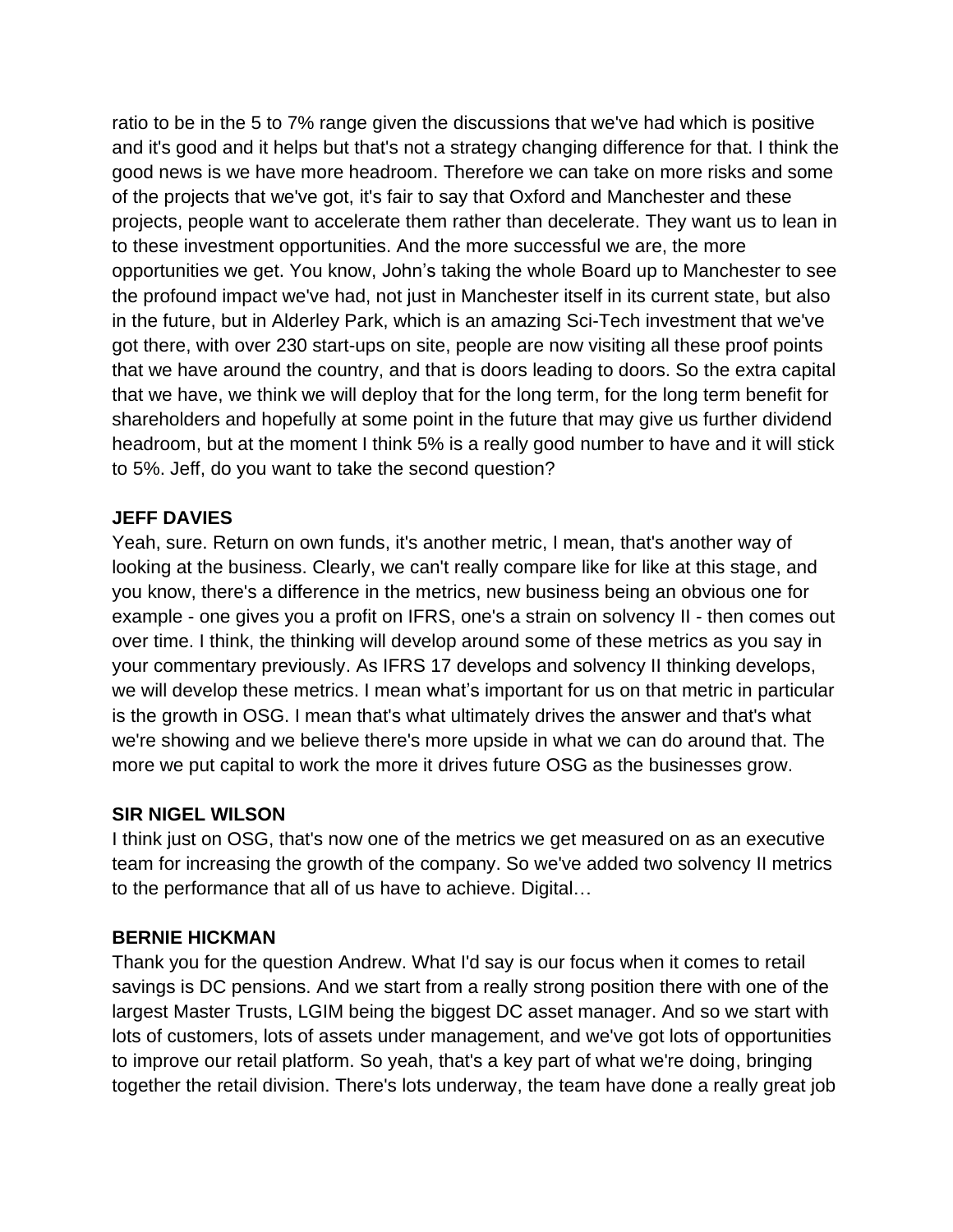so far. There is lots more to do and we're pulling together all the expertise in technology, data, to deliver a significant improvement in that platform. And as we improve the platform, we're confident that we can keep customer money for longer and LGIM and us can earn fees and retail can earn fees from that. So we see it as upside optionality, multiple years of investment in the platforms to become one of the best in the market is the aspiration - very firmly centered in DC pensions.

## **SIR NIGEL WILSON**

Thanks Bernie. I think the key point, Andrew, is that we have about 130 billion on the platform today, that's going to rise to 300 billion. As we invest in all of these new asset classes and we hope the DC pension reform comes around in the way that we hope perhaps when the Chancellor speaks in a couple of weeks time that will give us a lot more opportunities to put more assets that are more relevant assets onto the platform itself. And so that we will have a multitude of LGIM products which are proving very successful in Europe, largely to wealth and retail investors. But we'd like to put more of those on the UK platform and achieve more revenue, more profits out of that for LGIM and indeed for the retail division.

# **ALAN DEVLIN, GOLDMAN SACHS**

Thanks. Alan Devlin from Goldman Sachs. A couple of questions, first of all on LGIM and the impact of higher interest rates. I'm thinking of the CEO of Allianz said that higher interest rates was great for their business. I just wonder, what you think the impact is on earnings and potentially net flows if interest rates continue to move higher given it is a fixed income solutions bias? And second question, just a follow up on the retail. Do you think merging the retail businesses, are most of the synergies going to be on the potential revenue synergies, or is it more of a kind of expansion of synergies, investing in them in the back office play? Thanks.

# **SIR NIGEL WILSON**

I think on the latter one, Bernie slightly answered that already. We're going to have a much better, slicker customer journey and much more integrated across our platforms. You know, we're very confident that we'll get more revenue out of that. We don't think this is a cost synergy. It's a technology synergy, which I think Bernie articulated because we've got some outstanding teams; they're all going to work together now much more closely. We're pretty good at collaboration, but it's sort of easier when your colleagues are sitting in the same room working on stuff together. And I think that's been demonstrated across the group that this collaboration is a very important part. And Jeff gets a bit more hands-on on this than I do. On LGIM, I'll have a go. If you want to add anything Michelle I'm more than pleased for you to do so. I mean, there's just some maths around this - that we have a position in fixed income, which is a very attractive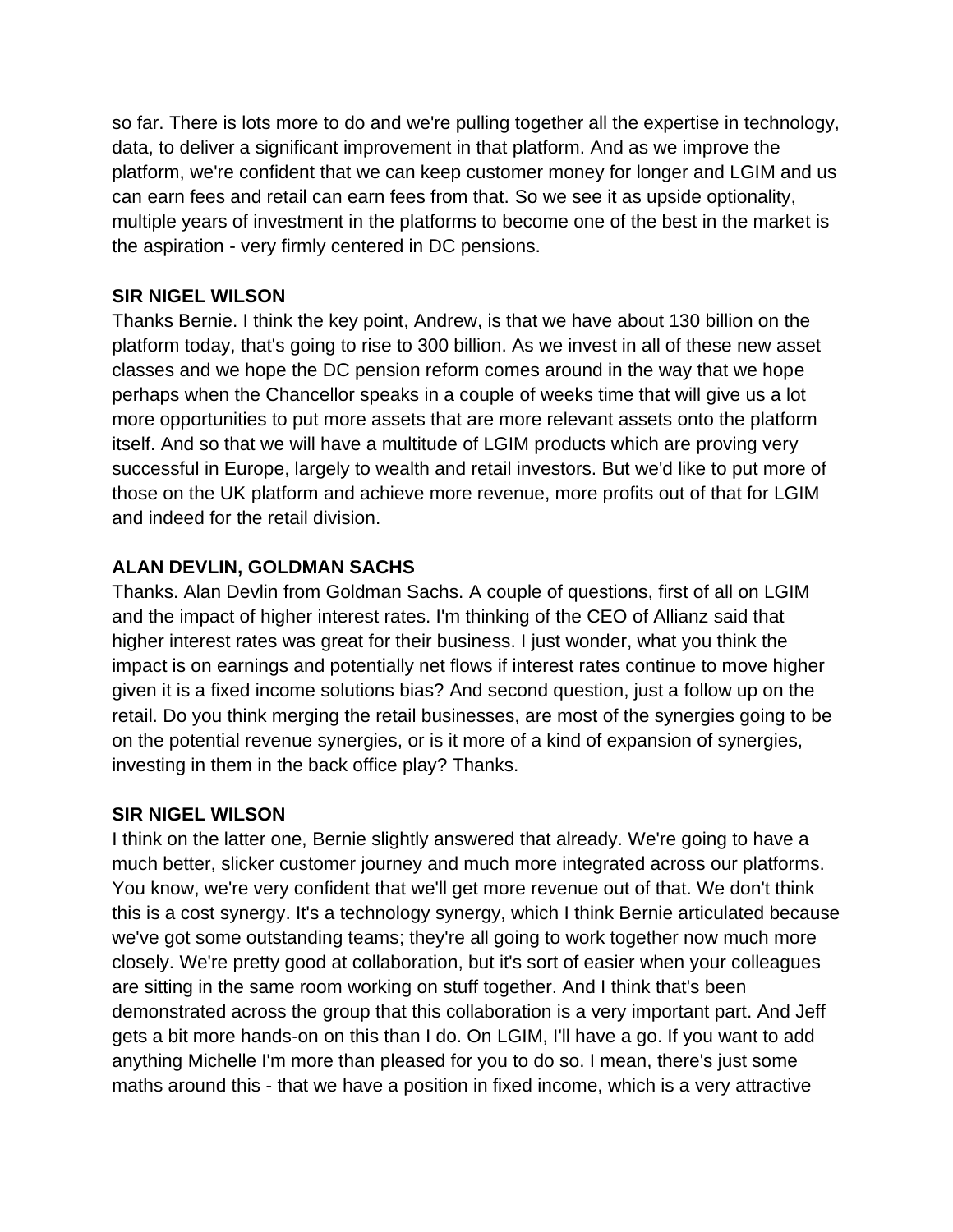position, but as rates go up, the revenue comes down. If you say it's a one on one calculation, but LGIM is definitely a wide variety of assets. And increasingly those assets, as Jeff articulates and I'm sure Michelle can add a few comments on, we've got a much wider range of assets coming. Our anticipation is that one more than offsets the other, but we can't predict exactly where our interest rates are going to go in the coming year. And at a group level, the interest effect is very positive, both on the balance sheet and on the P&L. But for LGIM, you know that diversification works sadly in the wrong way for LGIM. Set you up perfectly, Michelle.

### **MICHELLE SCRIMGEOUR**

Thanks, Nigel, it's a really good question. And the answer is, it's really difficult to predict where things are going to land. What I would say overall for LGIM is the underlying business mix is roughly a third fixed income, a third equity and a third other, including private assets. So depending on where things land that would actually have a more neutralised impact. Nigel's right, the focus at the moment for our customers is on all of what's going on sort of geopolitical mix, ESG mix and also clearly inflation as well as rates. You're correct to say that there is an impact on LDI. It can though be positive as well as negative, depends on where the scheme is and its maturity, how close they are to buyout. And that will, as we've demonstrated with that virtuous circle that we have our ability to pass those schemes into buyout is actually really important. So overall, Nigel's correct that the impact overall is actually not a huge impact for the business. But as an asset manager, you will know when markets behave as they do it makes my life much more difficult. Thanks.

### **SIR NIGEL WILSON**

It's great to see so many hands shooting up as well, which is really nice. We're going to be here for hours, Jeff.

# **LOUISE MILES, MORGAN STANLEY**

Hey, morning it's Louise Miles from Morgan Stanley. Can I get three questions please? Two on LGR and then one on CALA. So my first one is, it looks like in LGR, the UK PRT - it looks like you had about 20, 21% of the market share this year. In previous years, it's been anywhere between 20 and 25, given the competitive landscapes in this market are you going to maintain margin and be at the kind of the closer end of 20% going forwards? So that's the first one. The next one is on the financials and LGRI. Just trying to think about forecasting this going forwards. In 2021, there was like a £212 million change in the valuation assumptions. That number last year was about 300 million ish. Can you just give us a bit of colour of what actually went into this number? I'm just trying to think about obviously these things are really lumpy in nature, but just trying to think about how that's forecasted going forwards. And then the final question I have is on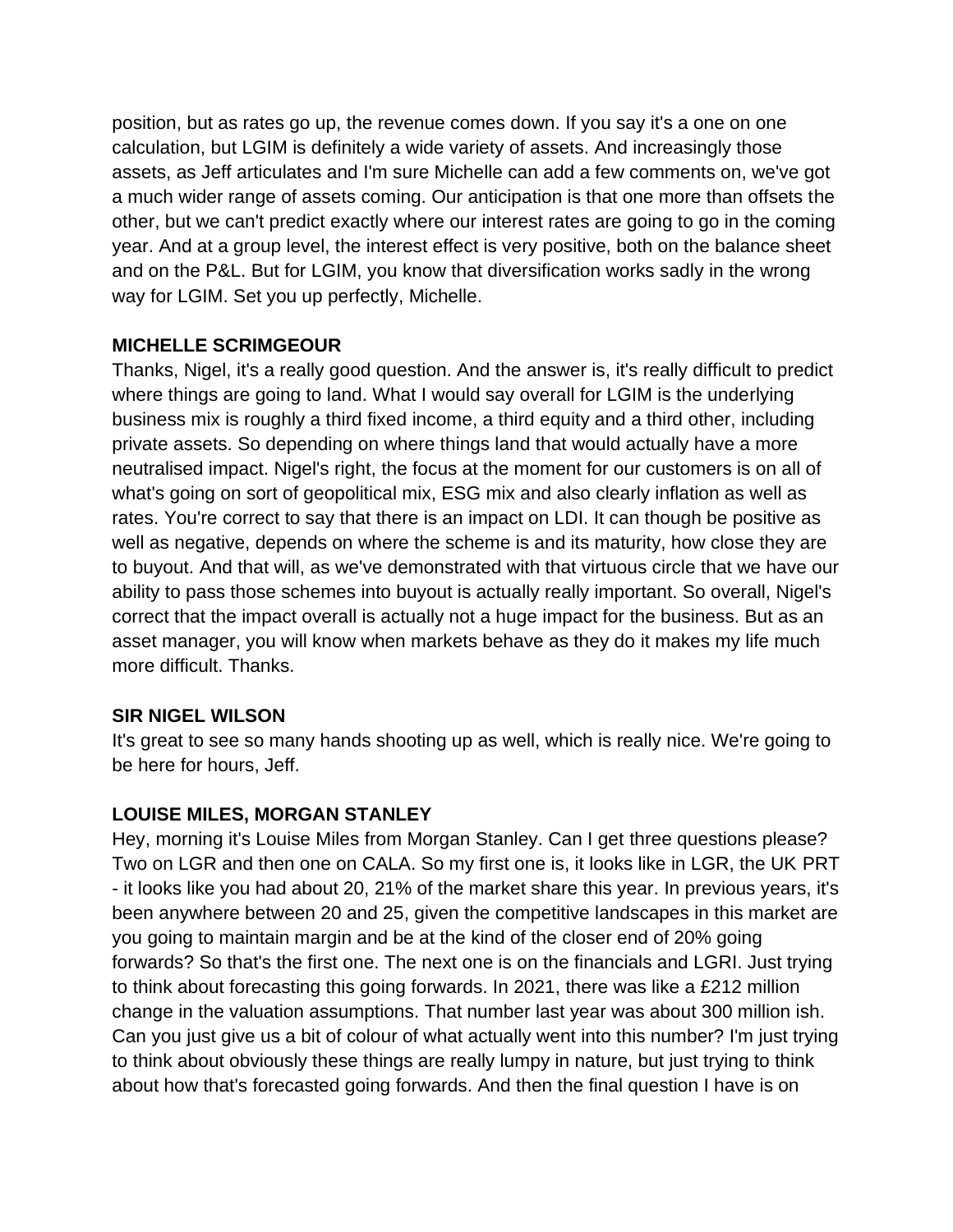CALA actually. So obviously as a home builder, you said you've got a five year ambition to build 4000 homes. Obviously, home builders raw materials are really reliant on gas and the supply of gas and oil as well. Do you have any concerns about potential shortages in the coming years, and your ability to build the 4000 homes? Thanks.

### **SIR NIGEL WILSON**

I'm going to answer the third question, which is one of my favourite subjects. The really tricky second question – Jeff's volunteered to do that one. And then, Andrew can you answer the first question?

### **ANDREW KAIL**

Yeah, good morning, everybody. The market share question is a really good one. But I think as Jeff's already outlined, our real focus is the market demand is there. We're expecting a 2022 market in the UK to be about the same size as the 21 market, so in terms of opportunity, but the discipline will bring, particularly around capital strain and pricing will determine where the market share is. So I think where the pipeline is, Jeff's already said, it's really active - we're participating in a number of conversations, but whether we ultimately transact will be very much around the discipline on pricing and the market share will be what it will be.

### **SIR NIGEL WILSON**

Yeah, I think the market forecast is anywhere between about 35 and 60. So it's big and our pipeline indicates that it's a pretty big market for 2022. We have a lot of these umbrella deals. We have 11 signed now and they're a matter of timing over the years as to whether quite whether they come in 2022, 23 or 24, but there's a lot of repeat business that we're getting. Hopefully we can get some repeat business internationally as well because Andrew is now spending quite a bit of time in the US on the US business. Jeff, do you want to have a go on that really tricky second question?

#### **JEFF DAVIES**

Yeah, sure. I mean broadly they're equal in both years it's a couple of hundred million and they're really all excess prudence that is demonstrated by the assumption reviews, that's pretty much business as usual. We had late retirement factors in 2020 which was significant. We actually had a little bit of work left to do on that so there was a few tens of millions extra left on that because we hadn't finished all the work to get to the detail. Then we had the spouse age assumption that came through this year of about 100 million. And then it was just the BAU review of the tables, which just shows the prudence that we have in the bases. And it really is just truing up those year on year, which was around 100 million. We continue to expect that to come through. We think we have prudence in the bases, in terms of reviewing these, but obviously it depends how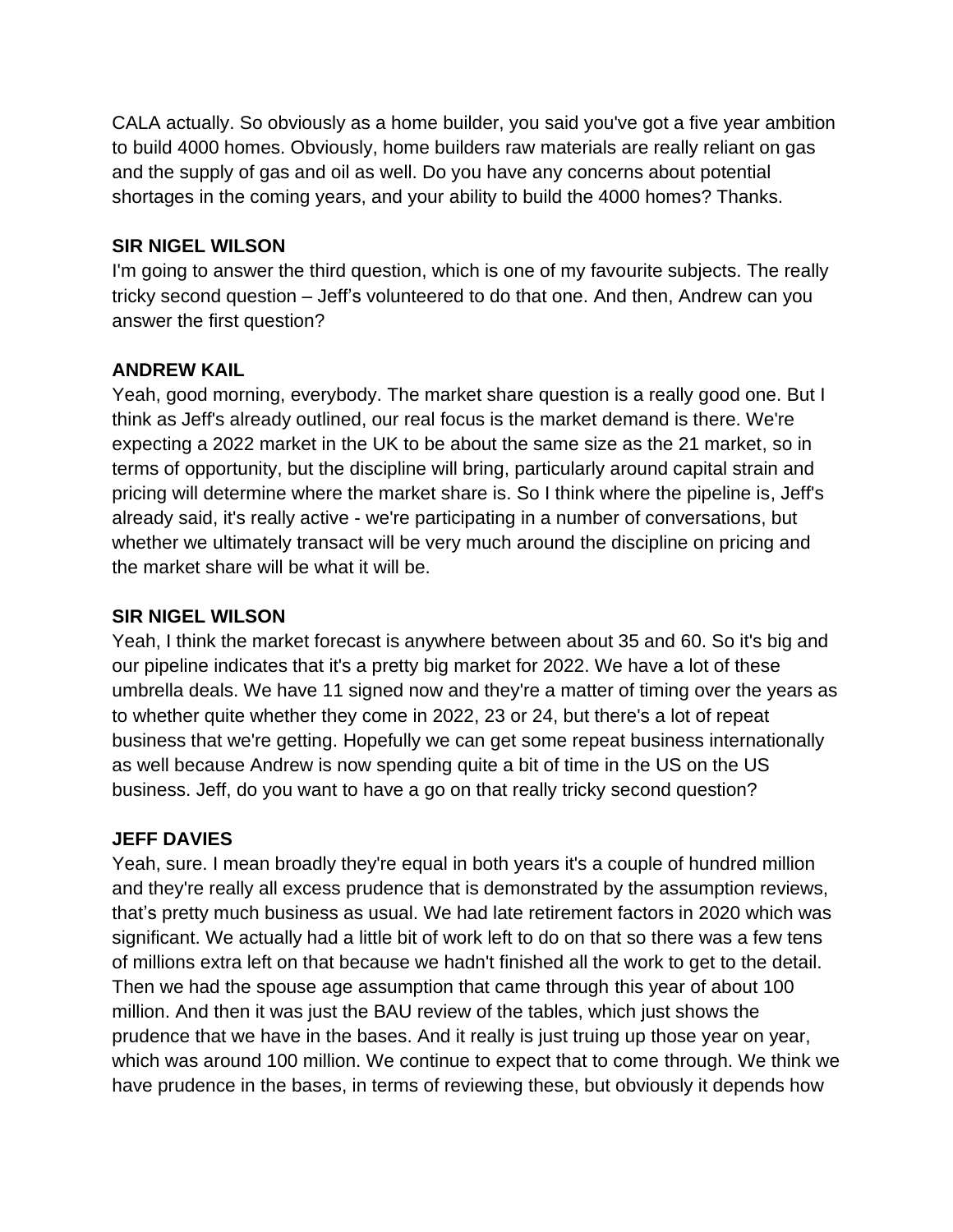experience plays out, which is why we've been prudent in the trend assumption and the way we've adopted the tables. So our assumption is we can continue to manage this business for volume, for margin and hit the metrics that we need to as we said and applying assets to the back book at the same time.

### **SIR NIGEL WILSON**

I think Jeff mentioned that we would slightly adopt in CMI in 19, so this was 2021 and whatever. There's a lot of natural prudence built into our model and I think Chris did some work on, it's about the same number every year for many years and it was most likely to be a similar number on a go forward basis, so as to summarise it. On CALA: we own Kensa, or the largest share in Kensa which is the largest ground source heat business in the UK. We've used air source heating for a long time in both our CALA homes and in our inspired villages homes.

And so we see it as a positive that what's happening, notwithstanding the tragedy of Ukraine, that actually sources of renewable energy are going to become more important. People want them as a feature in their house with a leading practitioner at an aggregate level in the economy, but also specifically in the housing industry. And I know John (Kingman) was looking at some of our houses last Friday - tremendously high quality, very sustainable. We've officially set ourselves a net zero target in operational terms for 2030 and I would be bitterly disappointed given their focus, effort, drive that's being put behind it.

### **ANDREW BAKER, CITI**

Andrew Baker from Citi. Two questions for me please. First on LGI, can you give a little bit more detail on the model refinements and also some of the assumptions underlying the £57 million provisioning that you took? And then the second one is on the annuity self-sustainability. What would that look like if you were to retain all longevity risk going forward? I know that there is no requirement to do that, but just interested to see what that would look like.

#### **SIR NIGEL WILSON**

Thank you. So it's a hypothetical on a hypothetical. That's your strong point, Jeff. But you can have both of those questions.

#### **JEFF DAVIES**

Yeah, the LGI model refinements - this was really just looking at what is the profile of the cash flows now on the UK term book in particular. And it's much more likely that we will be holding real assets to back this business. Whereas previously we haven't had to hold any assets given the nature of the cash flows there. And so we will be setting up some reserves, therefore we already have assets that are around. We can allocate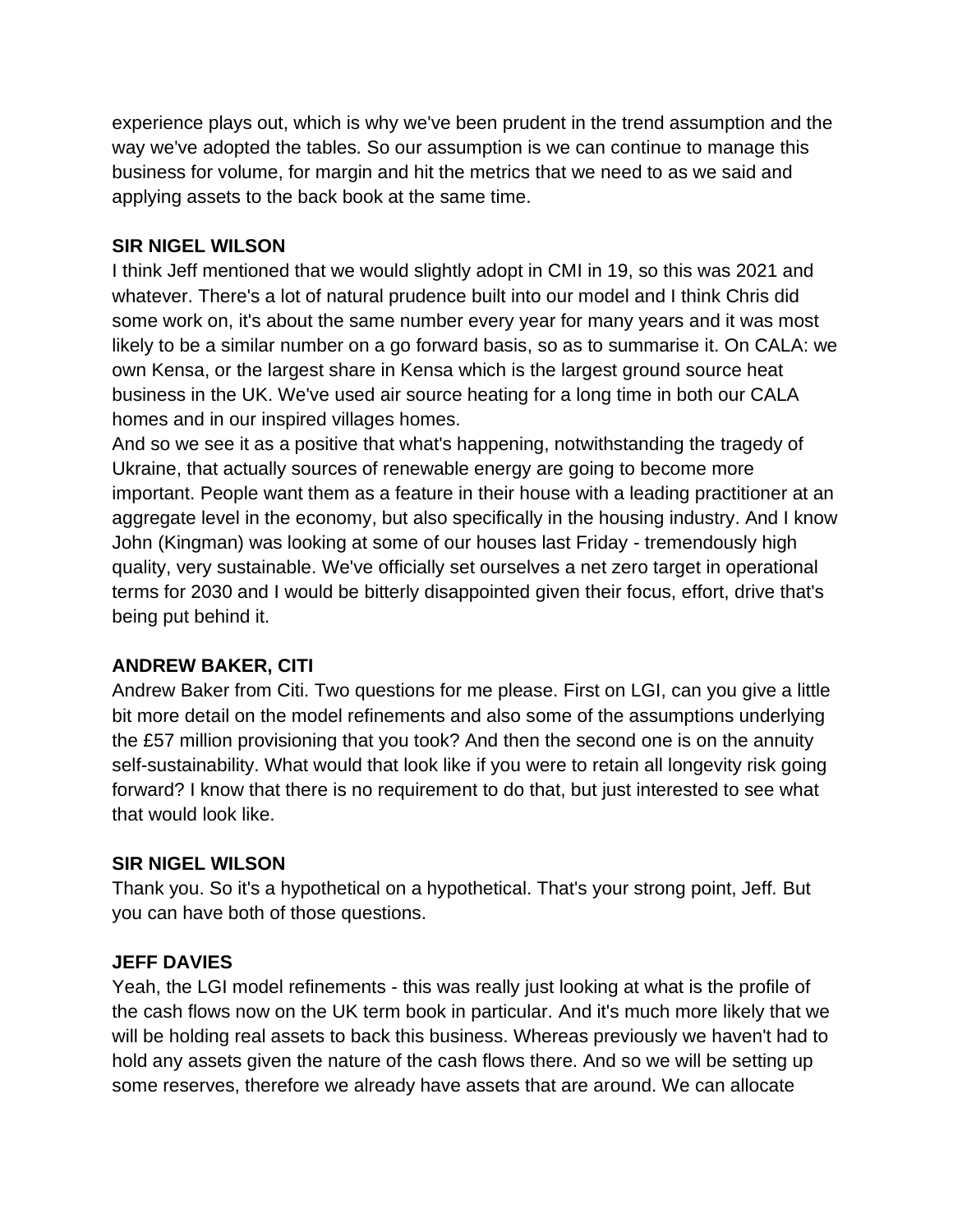some of those, we looked at the yield on those assets and simply added some liquidity premium to the risk free in a prudent way. So, that's £90 million when you discount such a big liability or asset, it is really just a small change on the liquidity premium. You had two questions really because the COVID one's separate. The other £57 million, we followed the same methodology, we looked at the latest projections in the US coming out of IHME and in fact they were constantly coming down once we were doing the process. And Tim had to keep changing his paper because we are seeing a real slowdown in the States which is great to see. And so we've done the same, we've projected that out, clearly no one knows what's going to happen the end of the year when the winter comes along again, but the assumption is at the moment that looks like what's covered by the projections. We added a bit more prudence for the impact on insurance populations versus the global population, if you like, because that is what we saw in the Q3 Q4 data in the US. So we basically followed the same methodology and added a bit. On the final question, well, what does it look like? It depends what the regulation is, we clearly wouldn't retain all of it unless there was significant reform on the risk margin. At that point we will look at what does it mean overall to the strain. I mean, we will still manage the quantum of capital that we're put into work and will want the same sorts of returns on that and we'll see what does that mean for the volume in the market and what's available. I mean, we're not going to radically change the model as a result of that, but we may decide to move either strain or volumes or paybacks, etc. But clearly we'll have to give you information of that if it's going to change what's happening on there. Cohorts of new business, we'll do it when the rules come through.

### **SIR NIGEL WILSON**

Clearly, we've always retained all the individual annuity business and haven't reinsured any of that. So we're going to get a positive impact from that anyway, regardless of what level, whether it's 60, 70, 75, 80, doubt it's 80, but one only hopes,

### **DOM O'MAHONY, BNP PARIBAS EXANE**

Dom O'Mahony from BNP Paribas Exane. Three from me as well if that's okay. Just on LGIM, the Asia AUM there - nearly 10% I think of the total now - could you just give a sense of what strategies these are, what geographies and really what you see as your edge and in terms of your strategy for growing that? Second question on LGIM. On the costs just in absolute terms, these have clearly gone up quite a lot over the last several years. Could you just help us breakdown the drivers of that and the extent to which this is essentially discretionary building out teams and capabilities? Maybe the Asia teams versus sort of the mandatory type cost. The third question maybe I should be asking the utilities companies this, but could you help us understand whether you think a significantly higher commodity price environment might start to impact bits of your credit portfolio. So I've got no idea how it flows through the economics of utility companies,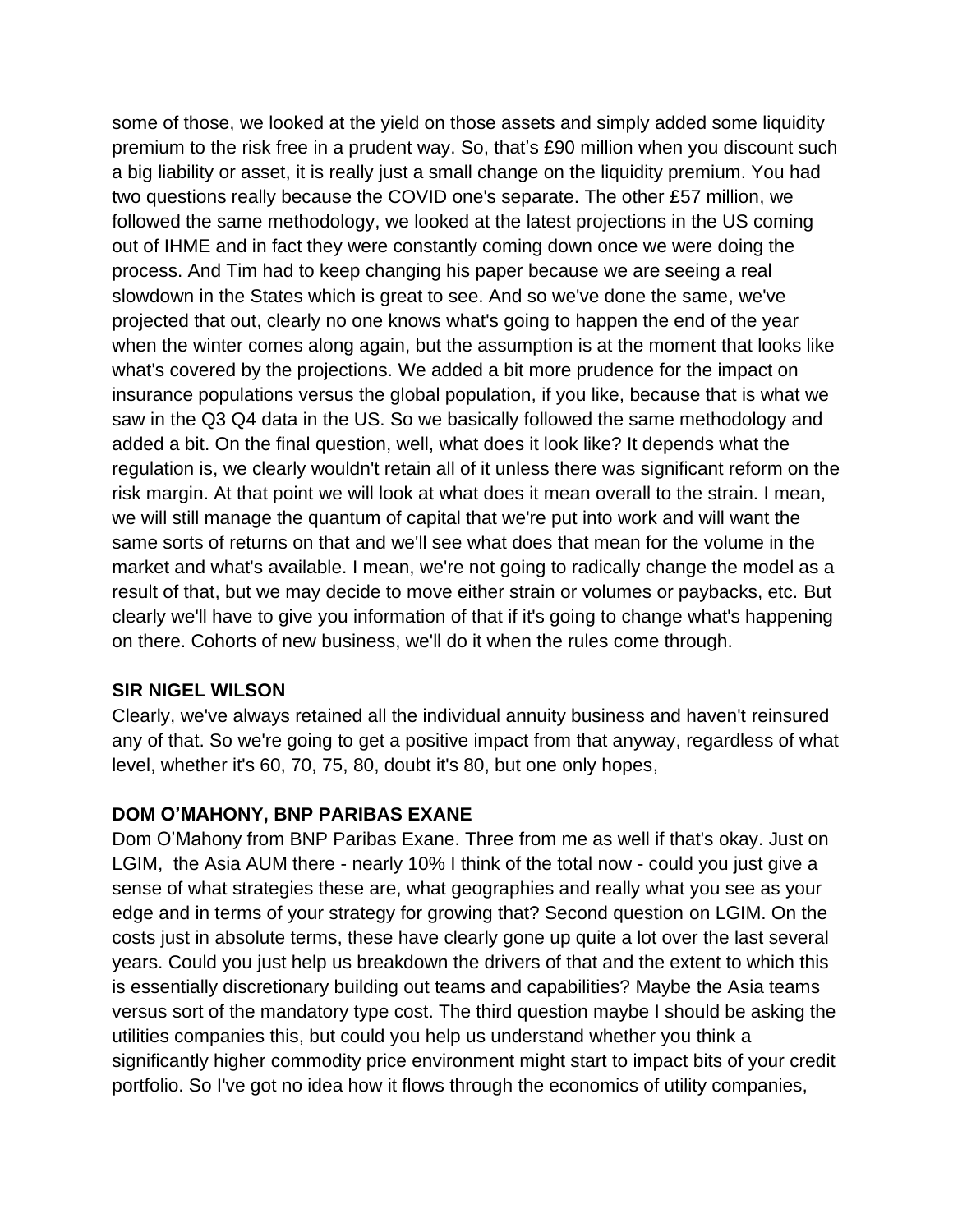who are obviously quite a big portion of the investment portfolio. So I'm sure you've been thinking about this very hard, so I'm just curious to hear what you think, thank you.

### **SIR NIGEL WILSON**

I'll have a go at the third one. But Michelle, do you want to have a go at the first two questions on the mix in Asia by geography and the strategy by geography? And either you or Richard could answer the question on costs.

# **MICHELLE SCRIMGEOUR**

Very happy too. So, on Asia. I would say we're starting from a really good base, but a huge amount more to go for. And we've been very deliberate in the way we go into markets. So we tend to go into market with one or two large clients, and they become really fantastic reference points for us. We also have tended to go into markets with index as the backbone. And actually that has been a really good story of then how you take your index proposition and then you move up the scale. And that's worked extremely well for us in Japan. And you know, where you can see now as an institutional investor in Japan, we are doing extraordinarily well. Elsewhere, our clients come from the region outside of Japan; Hong Kong, Taiwan, and other Southeast Asia. And I think the challenge for us is how we expand geographically in a measured way, but also by channel. So our business is predominantly institutional in region as it is actually across the whole of LGIM. And I really think there's an opportunity to expand what we do and offer our edge to more platform business, and that is part of the strategy. That actually does link to costs Nigel. So I'll pick that up as well. What we said at our Strategy Day back in November 2020, I think it was, was we would look to deliver operating profit around the 3 to 6% mark absent market shocks. But we would also continue to invest for growth and the strategy to modernise, diversify and internationalise is extremely deliberate. So we're being very targeted in where we invest, but we are absolutely going to continue to invest and as a result of that, we also said you would see that cost income ratio rise towards the high fifties - this is exactly what's happening. So it isn't a surprise. It's deliberate. But what I would also see that they're very clearly demonstrating is careful cost management. And yes, you're correct to say that costs have risen, but it's deliberate and the costs are rising less than they were in previous years. So I hope that helps. Thank you.

### **SIR NIGEL WILSON**

On utilities, obviously, that's a very broad list of areas, not just energy companies, you know, water, transport. And increasingly, it'll be renewable types of assets, which are included in there. We weren't exposed to any of the retail companies in the UK, which is the sharp end of the business, which is where all the volatility takes place. The rest of them are pretty much regulated and they get paid and remunerated on their NAV in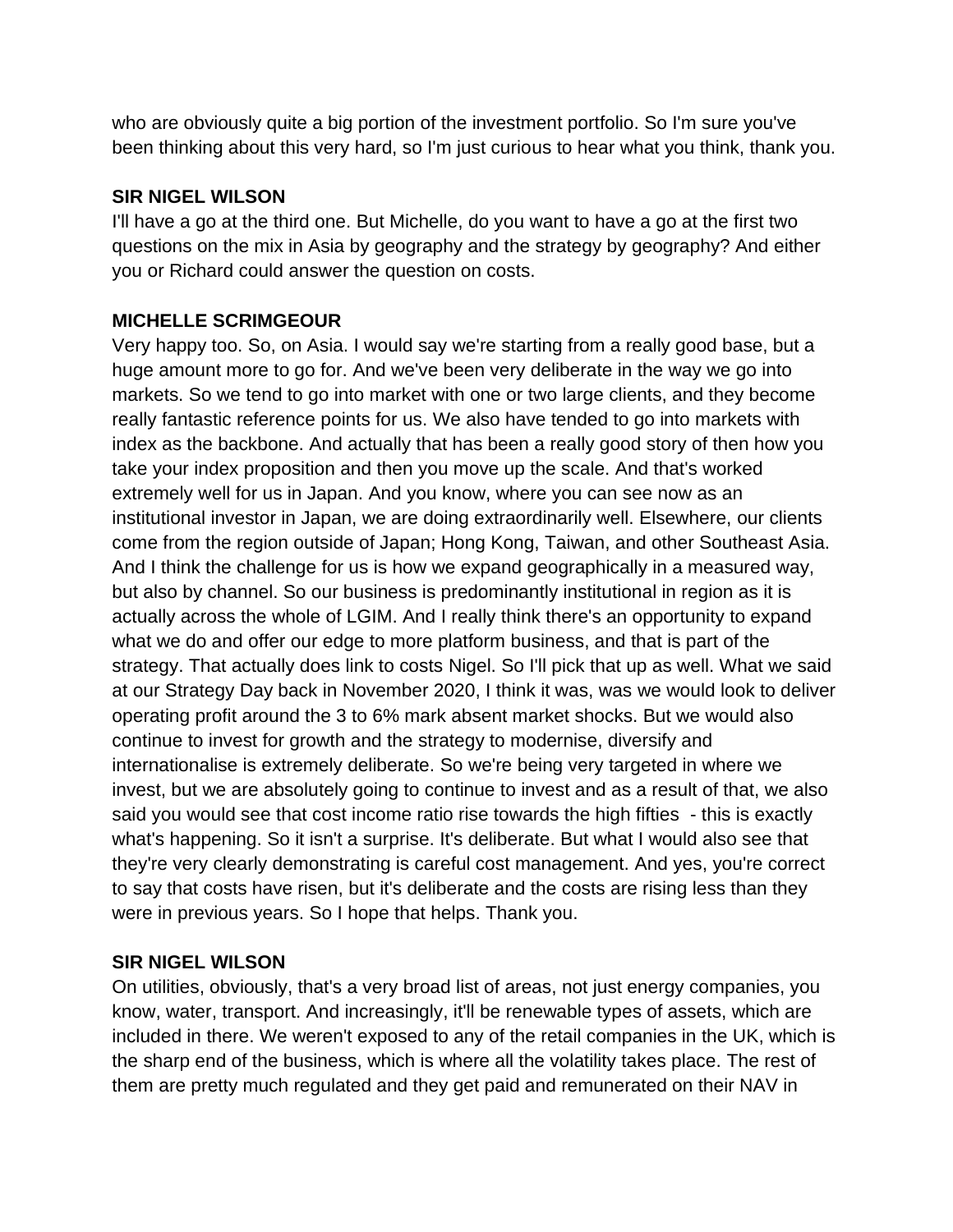effect, and having worked for them in the past, I know that they're pretty prudently run and the regulator has a pretty strong oversight over them and given the emphasis on energy security and resilience going forward, I suspect that they're going to continue to be a really good asset for us to invest in. But utilities, as I said earlier, is very broad.

# **OLIVER STEEL, DEUTSCHE BANK**

Good morning, Oliver Steel, Deutsche Bank. One subject, but I think four questions around it. So the sourcing of new direct investments at LGR seems to have shot up last year from round about 2 billion to 4.6, particularly in the second half. So the questions are is that sustainable or why did it push up so sharply in the second half? What's the pipeline for the current year? What's the spread on those? Has it changed? And then also how much of those have you allocated to new business? And in as much as you've allocated a lot more to new business in the last 12 months, how should we then understand the new business margins that you declare?

# **SIR NIGEL WILSON**

A good set of questions there. I'm going to let Laura answer most of those questions. I think in big picture terms we're underinvested in direct investments within the portfolio by £13 to 15 billion relative to where we want to get to. So there's a sort of stock catch up that we've got to get much of that will be through back book optimisation. But there's also a floor question which is how much DI do we use in the new business? Where is the DI? The good news for me is I used to travel around the country relentlessly and weekly but Laura has been championing that during this year visiting lots of the sites where there's huge opportunities I think for further DI.

### **LAURA MASON**

Yeah so probably focus on the pipeline bit really in terms of we've now really over the last few years expanded our pipeline from the sort of flow of DI that we would get from Michelle's business through private credit, the property that we've really sort of stolen the march in the UK on in terms of long leases to increasing the supply from LGC. So in each of the sectors that we talked about in the capital markets day, clean energy, specialist commercial real estate and housing. Jeff mentioned the affordable housing, so we've got a significant flow expected to come through that. I think we said 1.5 billion. I think that's just from the affordable housing. So it doesn't include the suburban build to rent, shared ownership and other things that we're working on in the short term, and increasingly looking at ways to get, I suppose, the newer clean energy infrastructure assets into the portfolio so I suppose there's the sort of continuous growth spectrum working with Andrew's team in terms of how we take those assets and structure them for the current solvency II regime, which hopefully there'll be a little bit more wiggle room in that over the next couple of years as well. In terms of your question on pricing, I think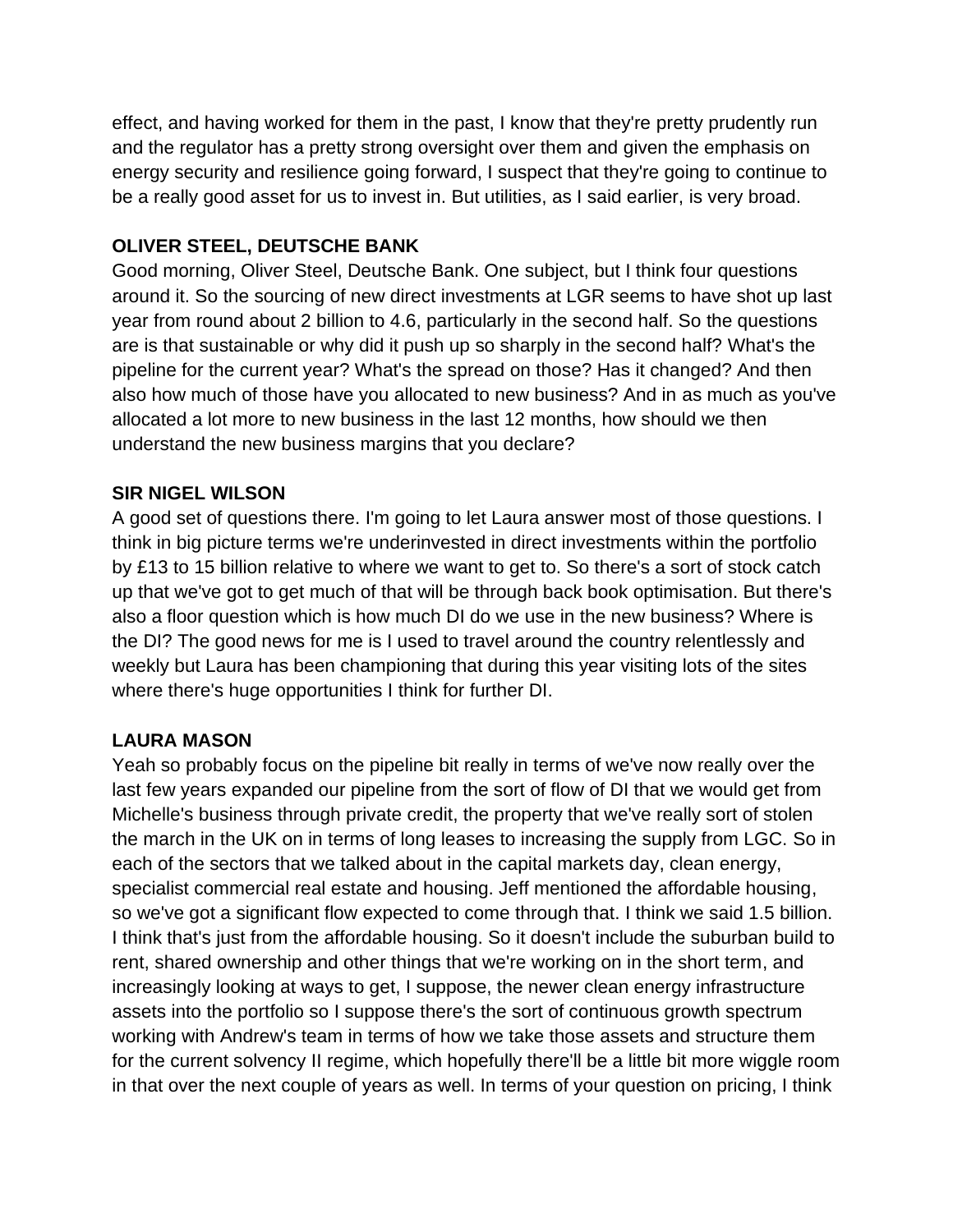where we see the most value, it is on the sort of home grown assets, so the ones where we do get from LGC or some of the property assets working with Michelle's business. And those really are the ones where we use equity, sort of capital as a catalyst to create the long term assets. And those are where we see the higher the sort of 200 in the range that we gave in Jeff's slides - 50 to 200 - it's the sort of the two hundreds that we get through our self manufactured assets.

# **OLIVER STEEL, DEUTSCHE BANK**

How much of that has gone into the new business figure and does that change the new business margin?

## **LAURA MASON**

So I think we talked a little bit about the back book and new business strategy in previous years. Most of those assets have gone. We sort of hypothecated them to new business. But given the increase in volume, we expect to see, we expect to be able to have the flexibility to do both over the coming years.

### **SIR NIGEL WILSON**

Yeah, we think we're going to be able to generate enough DI to do both, both back book optimisation and new business and be very competitive still in the new business market, particularly as you know, Michelle's team and Laura's team are working incredibly closely together both in the UK and I'm very hopeful and optimistic, but then I always am, about the US part of that coming on stream in 2022 or 2023. And then we'll even make Andrew Crean happy if that comes around. Thank you.

### **FAROOQ HANIF, JP MORGAN**

Hi, thanks very much, it's Farooq Hanif from JP Morgan. Just on solvency II reform first. What's your view on potential increased competition from real asset private asset companies that want to get into the UK market because they see a better opportunity? And if you're not really worried about that, would you ever consider partnering or JVing in some way? With that, I mean I guess the answer is difficult because you've done well without them. But just wondered if you'd ever think about that. Second question on LGC, could you quantify possibly the fees that you're making on third party and where you expect that to go? And is that sort of wrapped up in the 10 to 12% or not? Just want some clarification. And then last question on the allocation of real assets to the PRT book, how does that come through in OSG is that just an operational increase in the spread that you're making? Is it a variance below the line? How should we think about modelling that, given that we now will focus on operating? Thanks.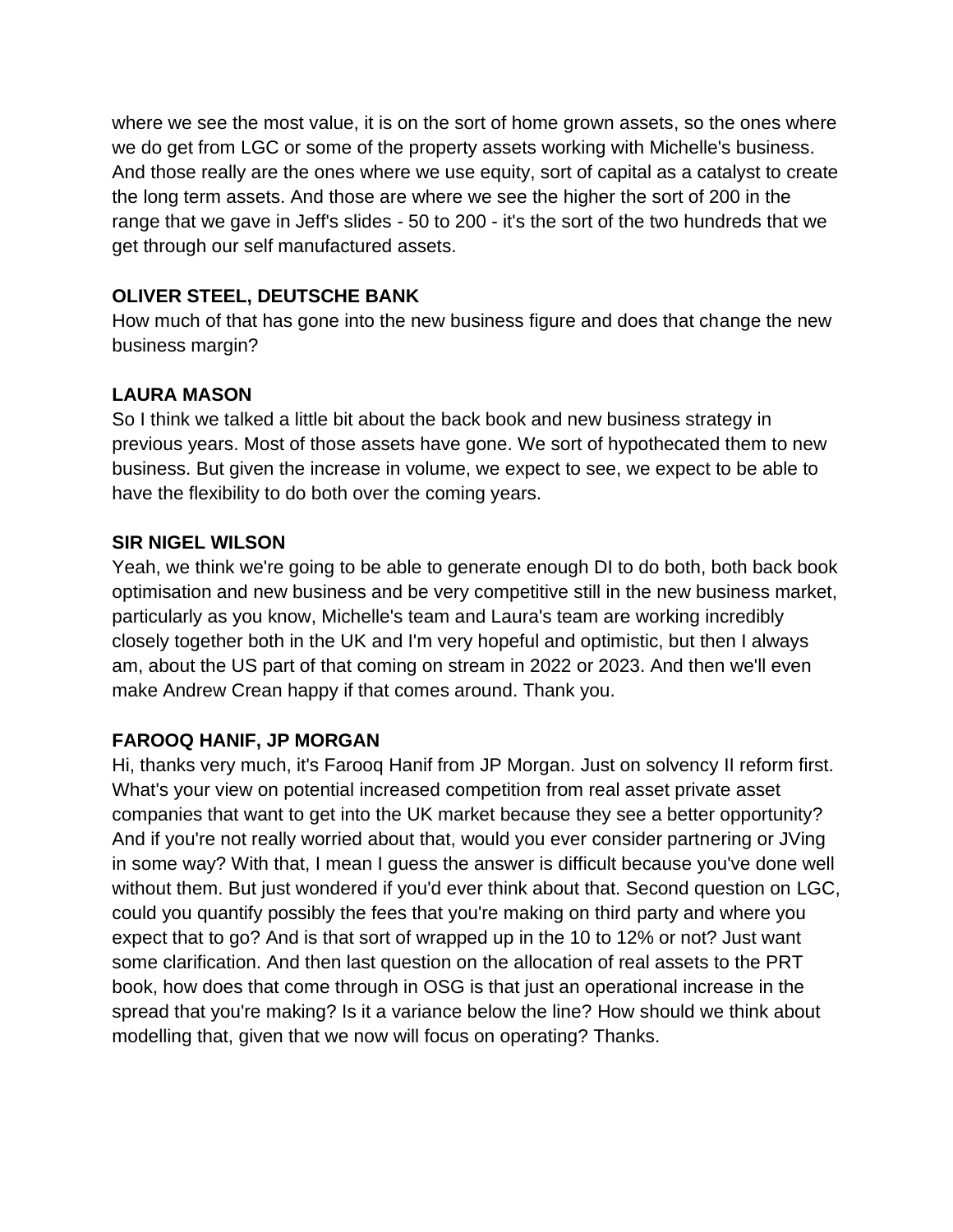#### **SIR NIGEL WILSON**

Jeff, do you want to do three? Laura do you want to do two? And I was going to do one. Just on solvency II reform in general. I think there's an intention from both the Government and the regulator to increase the scope of investments that we're going to have. Laura and Jeff both mentioned affordable housing. In terms of competition, we hope there's lots more people invest in the UK because the investment gaps are huge and there's other people who've got specialist investment areas. I'm excited that BP and GE, are going to invest in Teesside and the consequences of that, there'll be more demand for housing and for infrastructure and many of the things that we're involved in. We're very happy that other people are going invest in venture capital. We have this huge sci-tech business which, you know, needs more sci and tech putting into it. And again, that's something we encourage. I think we are happy to partner. We have a good partnership with Brookfield in America. PGGM, the Dutch pension fund are great partners for us in build to rent. In fact, they've upped it and said they want to do even more with us because we don't find any area across the whole of the UK that doesn't want more build to rent housing, that doesn't want affordable housing. There's 1.4 million people on the housing waiting list that we've got to address so our little bit which seems a lot to you guys is still a small amount in the big picture term. So where appropriate we're happy to partner but we will be fuelling this triple win for us - LGIM fees, LGC profits and LGR profits as well which has really been a source of our success and that's going to become even more apparent as we self-manufacture more assets going forward.

# **LAURA MASON**

And on the fees, I guess you can expect a bit of a range in alternatives from 70 bps to sort of 120 bps depending on whether credit or more sort of complex equity or real estate. And I think we, in terms of how we've thought about the ambition for LGC, we have included at the moment that fee income in the profit forecast.

### **JEFF DAVIES**

OSG in particular was your question. When we allocate to the back book, we'll have an assumption about that, we'll have factored that into OSG. So you would see – you wouldn't say it explicitly - but there will be an increased yield that is then effectively coming through as extra operating surplus generation above that rather than that being below that. And if we ever, if we then generated even more and put that in, that would give you an upside in the variance or if we fell short, but we would be allocating that to the OSG effectively.

# **FAROOQ HANIF, JP MORGAN**

In your 1.8, have you got any of that?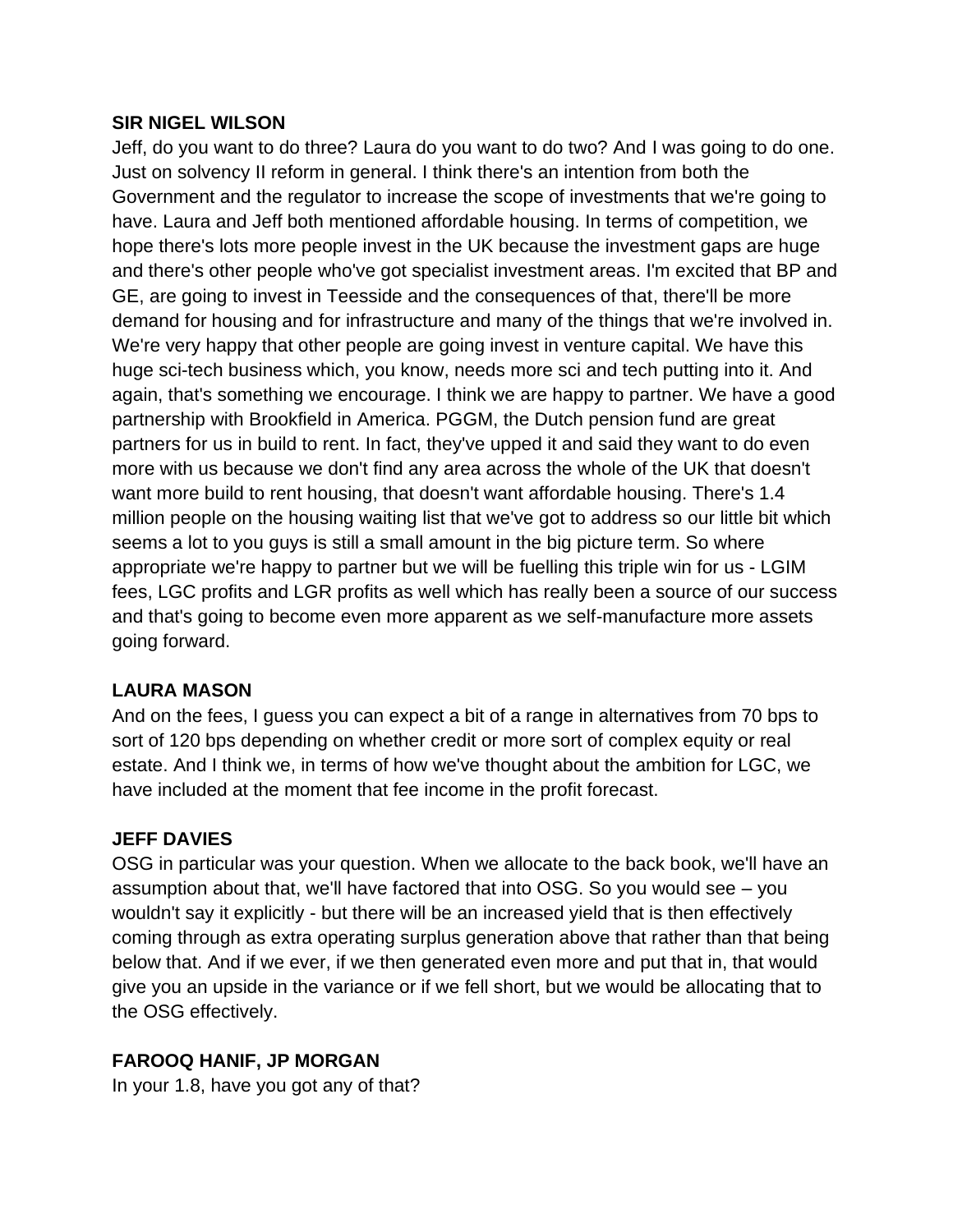### **JEFF DAVIES**

Well, we've made an assumption what we think 22 is going to look like. We don't have a complete crystal ball, where margins and volumes of new business and how much we'll allocate to back book, but we've made an assumption about that. And as I say, we believe we can determine the best value around volumes of new business or allocation to back book to hit the metrics that we put out there.

### **STEVEN HAYWOOD – HSBC**

what you did with Aegon several years ago? Thank you.

Hi, good afternoon. Two follow ups and a new question for you. On the UK PRT and solvency II reforms, I wonder whether you're holding back on writing UK PRTs somewhat or is it just as you mentioned earlier, is it just pricing discipline that means you have a slightly lower market share? And then on solvency to reforms, again, the 50 to 200 basis points yield uplift to LGR from LGC, can you say where the top of this range can go to once the solvency to reforms come in? And then, new question are you still interested in life back book acquisitions similar to

### **SIR NIGEL WILSON**

I think on the first one, we're always going to maintain our financial discipline. I mean, we've got new members of the GCC now where Andrew and Laura have joined the committee. The last person who was on it was a chap called Kerrigan, who's enjoying his time in Asia with multiple quarantines as we speak, but we'll always be very disciplined. I think what we've added now is the flexibility to do back book and front book optimisation. Hopefully both here and in the United States. Do you want to have a go at the next two Jeff?

### **JEFF DAVIES**

I mean, rather than say where does the top end go to, I would hope that the average will improve because obviously there's a certain set of assets at the moment that are very attractive to everyone who's got annuity books in the right to new business. Therefore, you get increased competition on those assets, which is why we have to go out, manufacture our own to stay ahead of everyone and find more of those. The broader the universe, the more that you're just competing with the world and therefore you don't get specific assets competed down by annuity players that think they have advantage through matching adjustment, etc. So we would hope therefore to have a broader universe to look at and on average to be able to select from that at a better spread overall rather than where does the top end go? It won't stop us trying to manufacture some assets that get right near the top end, of course, but that will be done when there's absolute clarity on the rules.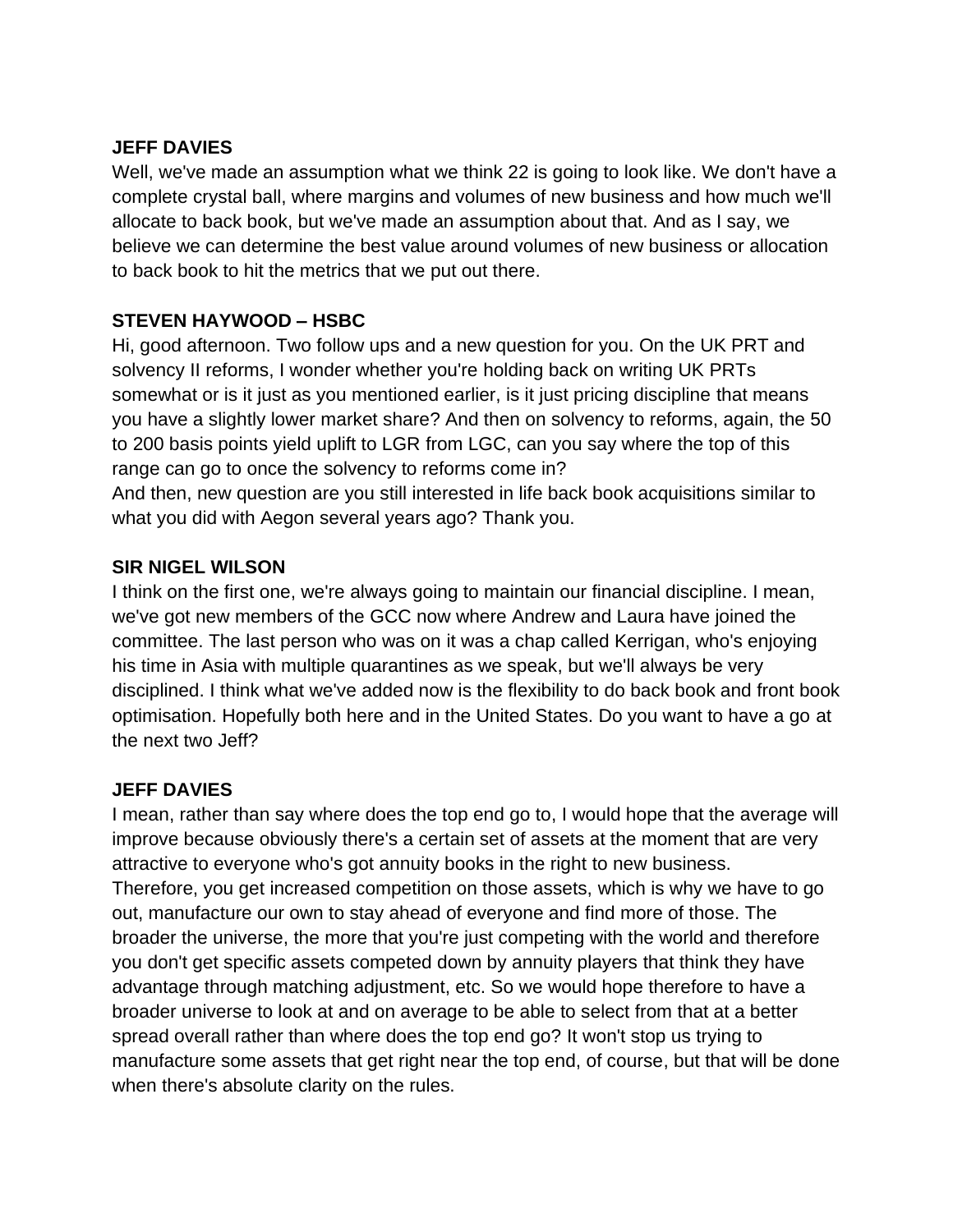## **BARRY CORNES, PANMURE GORDON**

Morning it's Barry Cornes, Panmure Gordon. Just one question really. Nigel, you indicated that the valuation of L&G is lower than some of the other similar companies doing similar things. You've mentioned this before, at other presentations, just wondered what you think the reasons for that is and what sort of things you've thought about in terms of reducing that gap?

### **SIR NIGEL WILSON**

Very profound question that we constantly answer. We haven't got the right answers so far. We must try harder. I think it was on my annual report for this year, John. The US investors look at companies like ours in a very different way because there are different examples in the States who do stuff that's similar to us and in fact they're converging to us rather than us converging to them. Apollo, Brookfield, Blackstone, and we very much see some of them as competing in certain areas in the UK. But not on some of the big regeneration schemes that we do, but affordable housing, build to rent housing are areas where they do compete. I think have definitely seen through a solvency II complicated Brexit, UK financial services lens in Europe and that's still the dominant area for the marginal buyer of our shares. I think our challenge in 2022 and beyond is to increase our marketing to the US investors and have them look at this in the way that they look at similar firms because as you'll see in the appendix our ROE is probably best in class and our DPS and EPS is as good as anybody else's and our book value per share growth is better than others. So from a purely financial like for like, we compare not only the same but probably favourably compared to others, but we're definitely seen in a different pool and we're looked at much more by the generalist marginal buyer as a yield player, and as a yield player, we're in the pack with lots of other people and our job and I think it's a collective job across the whole of the executive team, indeed, the rest of my colleagues, is to execute really well - and what we've articulated to you guys and perform at the upper end of the ranges that Jeff has presented to you and others at the various events, capital markets events, we've had for the last few years.

### **JAMES PEARSE, JEFFERIES**

Hey everyone, James Pearse, Jefferies. Thanks for taking my questions. So you've spoken about growing LGC internationally with the folks in the US. Just interested to know what sectors you're looking to grow in and whether that U.S. growth is included in your profit targets in LGC? Also, how important is growing LGC in the U.S. with respect to your international PRT targets? Because, you know, you've mentioned about that market becoming more competitive, presumably growing, and LGC makes you more competitive there. Second question is on solvency II reform again. So the government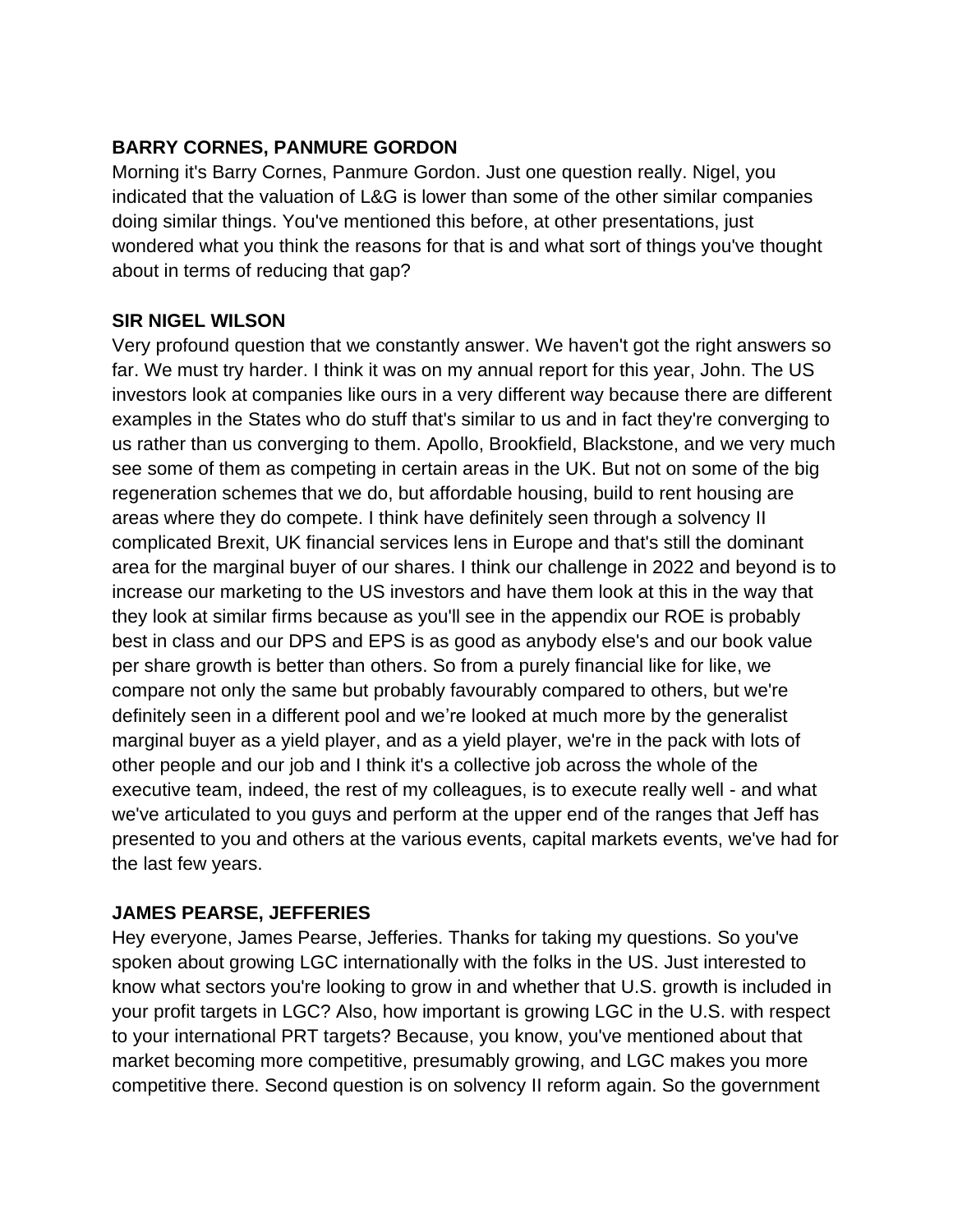has discussed introducing an explicit allowance for default risk within the matching adjustment. Firstly, just interested to hear your thoughts on that because that feels like quite a recent development. And then if that is introduced, would you reconsider the quantum of your IFRS credit default reserve?

## **SIR NIGEL WILSON**

Jeff, if you want to answer the second one? I'll just make a few comments then Laura you can finish off on, on LGC. We haven't assumed in our numbers that we gave you on the capital markets event expansion in America. That wasn't something we talked about at all. And until we've actually got a plan that's been signed off by all of the appropriate governance in the group, we'll talk about it after we've done stuff. But, the world is opening up for us as a company. We're already with Pemberton in nine or ten different European countries with NTR we're in four or five European countries. And, you know, I think having had many of my colleagues work in several different divisions, people really understand how all the other divisions work really well. And therefore, when we're collaborating, they're doing it from an informed source of how we work together collectively to improve our business performance, whether that's in Europe, in the UK or the United States.

### **LAURA MASON**

I think the only thing I would add to that is when we are looking to expand internationally, we're looking for two things. One, where we can use the expertise that we built up in the UK in the sectors we have and secondly, ideally where we can use, looking at it from my perspective in LGC, use LGR funding to help growth of new businesses. So just as you've said it then sort of symbiotically helps LGR in terms of new assets for pricing, etc., there.

# **JEFF DAVIES**

I mean Tim and many others are working closely with ABI, Treasury, PRA on this. Obviously the sort of things that are being talked about are generally supportive of within the bounds of what we're proposing within that and what we'd like it to look like. But more importantly, we have our own view of where defaults are and what does it look like. You know, we're not constrained by that. Nigel will tell you the £3.4 billion is obviously hugely prudent. You know, we're very much governed by what's the rules in IFRS 4 which goes all the way back to solvency I. That will be able reviewed as part of a move to IFRS 17. And you know, we'll look much more like a best estimate and more in line with what's in our own solvency II thinking and underlying it. And so that's how this will evolve as opposed to what does the regulator say is what you're allowance are. And so what that will drive is us optimising the assets that we source and that's why we're working closely with them for them to understand what does it mean for our portfolio…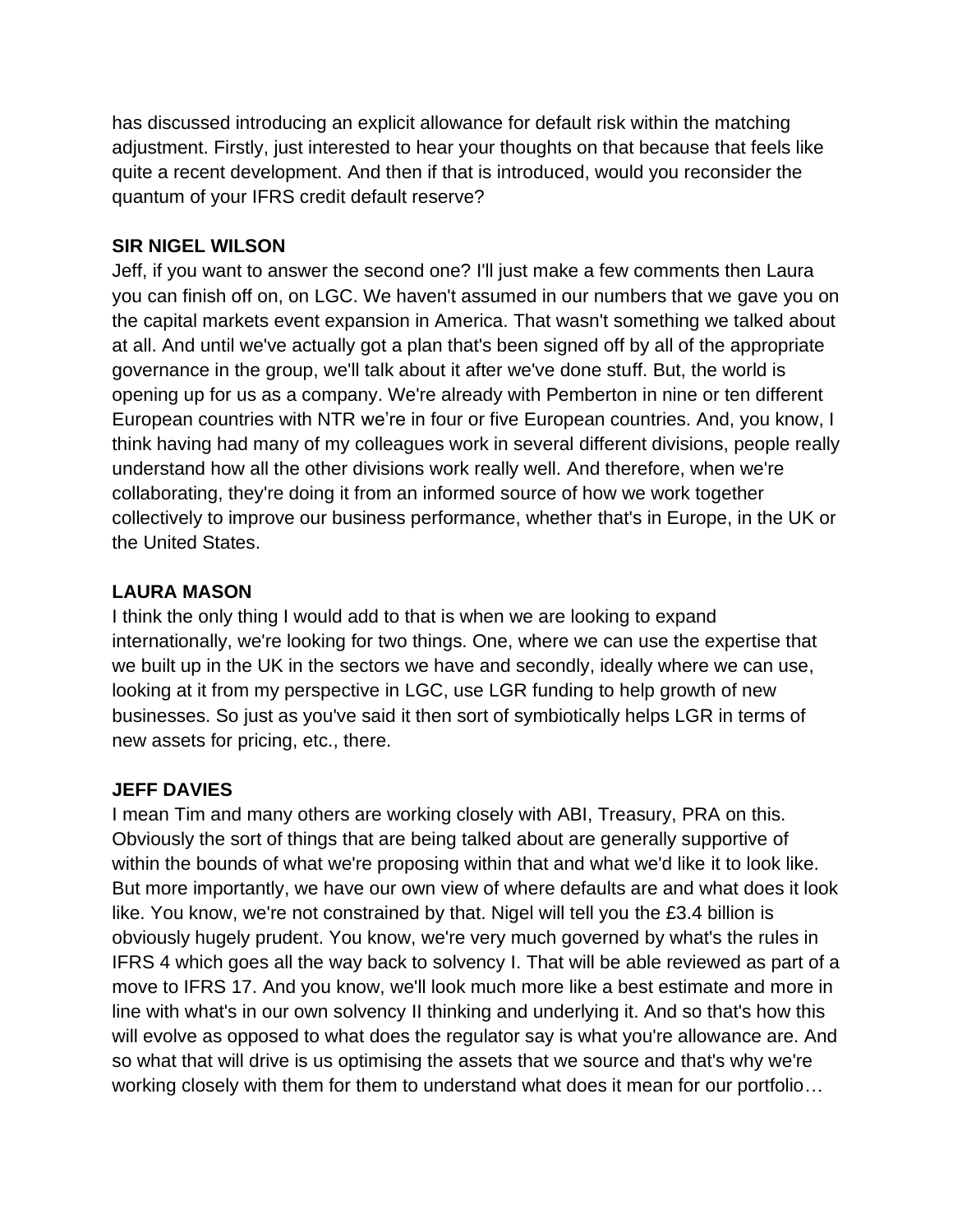what does it mean for the assets that you would look to put on the books so that we can do all the things we talked about earlier in terms of yield, uplift, etc.

### **SIR NIGEL WILSON**

Okay. Any more hands up? I think there's two more to go.

### **NASIB AHMED, UBS**

Thanks. This is Nasib Ahmed from UBS. So Jeff, you kind of answered one of my questions there on IFRS 17, it seems like the 3.4 billion credit reserve isn't going to be there. But can you give any other colour on IFRS 17 operating metrics that you're looking at? Second question on OSG and I can come back to Ed on this. There was in the analyst pack, there was a projection and on that the 2021 number was 0.9, but in the presentations 1.1, so what's the difference? And secondly, it runs up until 2040 in the analyst pack. Do you have any more OSG coming after that?

### **SIR NIGEL WILSON**

Think they're all for you, Jeff.

### **JEFF DAVIES**

IFRS 17, well we'll still have an operating profit and you know, we'll still have those, whether we've got a whole suite that we could use at the risk of confusing people. So we'll look at that as it develops and obviously there's discussions at CFO Forum in terms of what do they think will be useful disclosure and you'll probably all come up with some as well. So we'll need to pick the best of those and see what makes sense. You know, what will people want to understand about CSMs and everything else? So that will be down the track and it'll be the joys of all the education sessions in the second half of this year. OSG - it's just management action. So the 14 billion that we show is without management actions, we say 1 to 200 million. And from that you can deduce it's close to 200 million. Subject to rounding in the first year of the projections that we're showing. I suspect that that's the run off within the model and we go all the way to 2040. I suspect it's trivial beyond that. We don't really have many more liabilities beyond that, we will have some deferred annuitants who are very young, but otherwise it won't be much beyond that.

#### **SIR NIGEL WILSON**

Okay. One last question.

### **LARISSA VAN DEVENTER, BARCLAYS**

Thank you. Larissa Van Deventer from Barclays. Two, one of which I think is quick, but both high level. In Asia-Pac and US expansion, what are the biggest opportunities and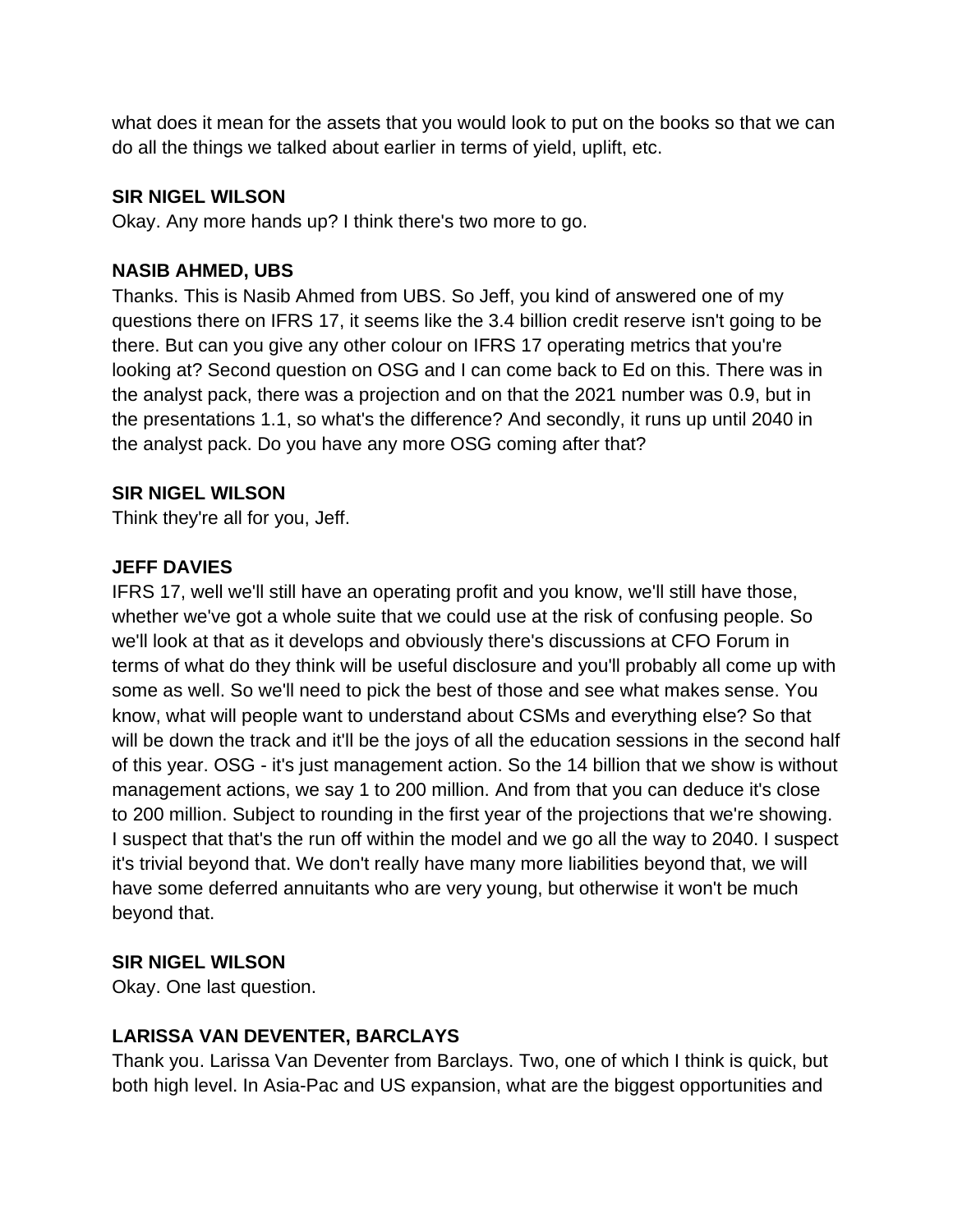the biggest hurdles? And possibly related to that on LGC earnings it's currently dominated by housing, but there is a lot of activity on the infrastructure and scientific development front. How should we think about the evolution of the earnings profile and over what timeframe?

### **SIR NIGEL WILSON**

That wasn't the quick one right, the second one. So Laura do you want to answer the second one? Jeff do you want to answer the first one?

### **JEFF DAVIES**

Sorry I didn't catch whether it was LGIM or LGC.

### **LARISSA VAN DEVENTER, BARCLAYS**

LGC.

### **JEFF DAVIES**

LGC US expansion. Well, I mean, we talk about this a lot. We talk about it internally, and John will be very strong on this, that the biggest barrier and an opportunity is making sure you have people who know what they're doing. And it goes without saying. But, ee are lots of people that sit in the UK well when we've done things well, it's doing what we've done in the UK and exporting that to another country, but making sure there is a combination of our people and local knowledge that really understands what's happening in the market and we're very, very focused on that and at all levels we will challenge who really knows what's happening. Plus have you got the people who have executed well? So whether that is infrastructure and urban regeneration or whether it's SciTech - who's done it really well here and who are they going to work with locally that really understands it and who's worrying about it every day? So that's the way that we manage both the risks and the opportunities of doing that. And that takes time to source the right people.

### **LAURA MASON**

And in terms of the change of where we get our profits over time, I think you're right, I think over time we will see LGC being less dominated by housing and a much more distributed towards climate transition earnings and as well as the sort of infrastructure like earnings that you refer to in terms of, I suppose a combination of real estate and infrastructure and things like we're doing with Sci-Tech, etc., which I think we see a real opportunity for us given we were very much a first mover advantage in sectors sort of specialist sectors like that.